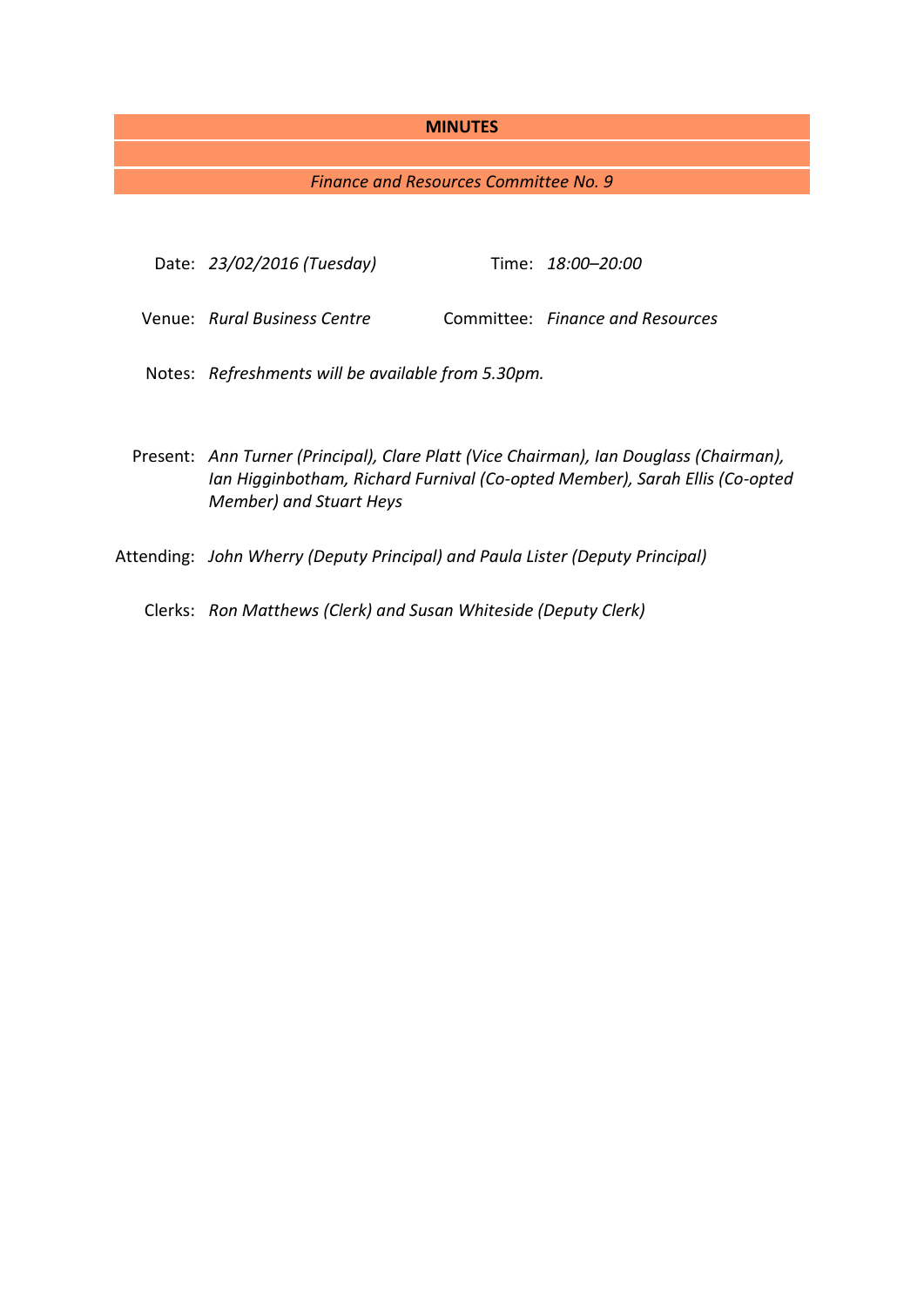# *Public* **Minutes**

| Item number:   | Item description: |
|----------------|-------------------|
| (and category) |                   |
|                |                   |

| 01.16               | <b>Attendance of College Management Staff</b>                                                                                                                                                                                                                                                                                                                |  |
|---------------------|--------------------------------------------------------------------------------------------------------------------------------------------------------------------------------------------------------------------------------------------------------------------------------------------------------------------------------------------------------------|--|
| <b>Decision</b>     | Section 8.2 of the current Constitution and Terms of Reference for the<br>Finance and Resources Committee states:                                                                                                                                                                                                                                            |  |
|                     | College Management and / or consultants may attend meetings in an<br>advisory capacity.                                                                                                                                                                                                                                                                      |  |
|                     | <b>Resolved:</b>                                                                                                                                                                                                                                                                                                                                             |  |
|                     | That College Management Staff be invited to attend the meeting.                                                                                                                                                                                                                                                                                              |  |
| 02.16               | <b>Apologies for Absence</b>                                                                                                                                                                                                                                                                                                                                 |  |
| <b>Record</b>       | All members of Finance & Resources Committee were in attendance.                                                                                                                                                                                                                                                                                             |  |
| 03.16               | <b>Public Minutes of the Previous Meeting</b>                                                                                                                                                                                                                                                                                                                |  |
| <b>Decision</b>     | The public minutes of the Finance & Resources Committee held on 25<br>November 2015 were signed and agreed as a true and correct record of<br>the meeting.                                                                                                                                                                                                   |  |
| 04.16               | <b>Declarations of Interest</b>                                                                                                                                                                                                                                                                                                                              |  |
| <b>Record</b>       | There were no declarations of interest made in respect of items on the<br>public agenda.                                                                                                                                                                                                                                                                     |  |
| 05.16               | <b>Strategic Plan Progress Report</b>                                                                                                                                                                                                                                                                                                                        |  |
| <b>Consultation</b> | Consideration was given to the Strategic Plan Progress Report 2015 /<br>2016 which summarised progress against targets relevant to the Finance<br>& Resources Committee.                                                                                                                                                                                     |  |
|                     | We will continue to build and enhance our brand and reputation for<br>excellence within the land-based & sports sectors                                                                                                                                                                                                                                      |  |
|                     | Recruitment had fallen short of targets in all areas:                                                                                                                                                                                                                                                                                                        |  |
|                     | Further Education - As previously documented College did not expect to<br>recruit to the further education allocation. The complexities of the<br>funding methodology had meant a significant increase in funded<br>students which were not likely to be recruited. However, the income is<br>not subject to clawback and will be utilised for non recurrent |  |

expenditure inline with the budget. Finance & Resources Committee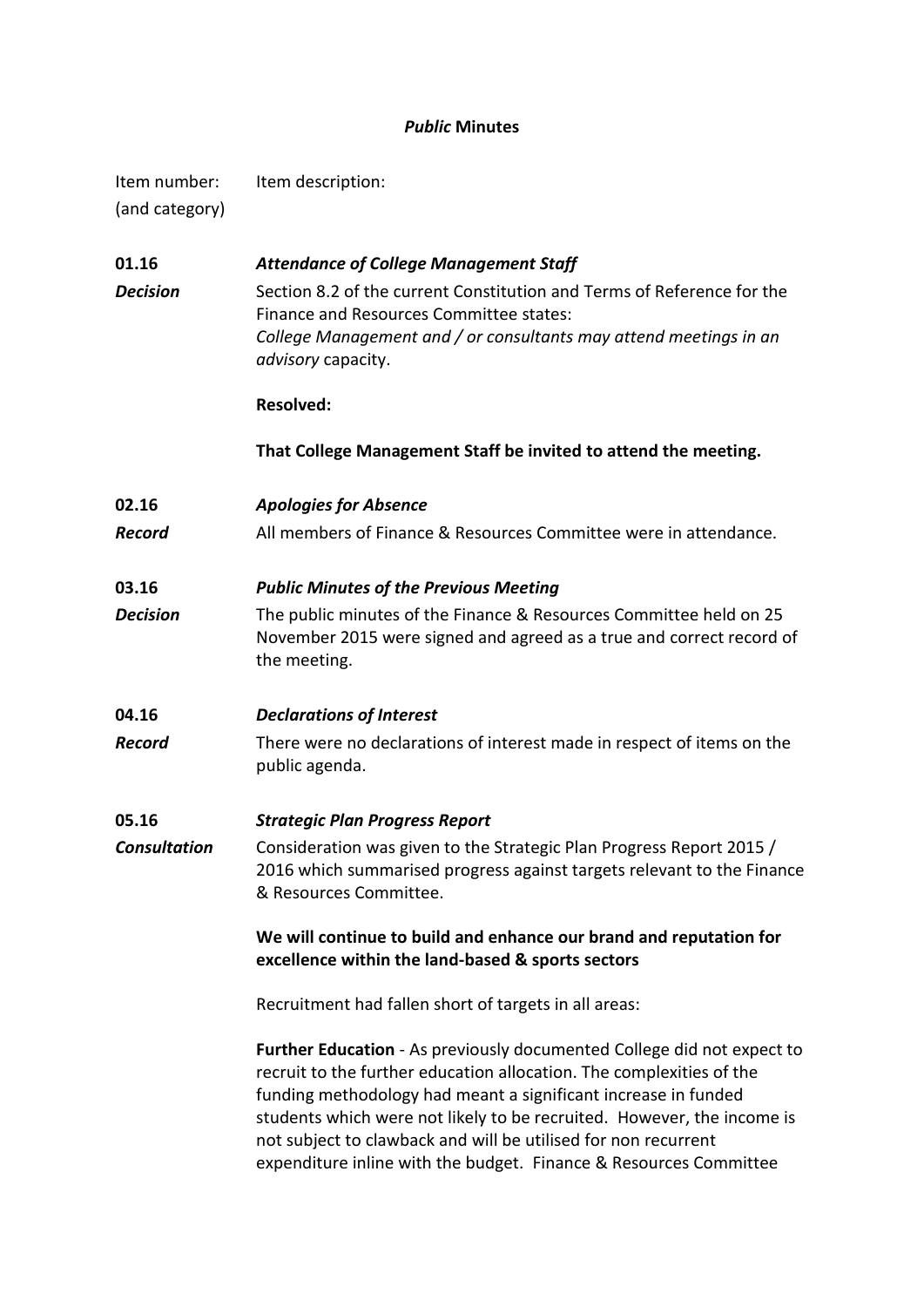noted much recruitment activity within College to attract applications and convert these to actual enrolments.

**Higher Education -** Recruitment was narrowly missing target. High retention should mean income targets would be achieved.

**Apprenticeships and Skills -**Management restructuring was strengthening and stabilising the team. Further numbers were expected as many of the industries preferred to recruit in Spring on these roll on roll off programmes, though it was not expected College would achieve recruitment target for older apprentices.

Member questions prompted discussions around educational offers, demographics and recruitment and retention activities.

### **We will provide an outstanding teaching and learning environment.**

Members welcomed the inclusion of induction survey results which indicated high student satisfaction. They also welcomed increased reporting on 14-16 education.The capital plan was being delivered to budgetOverall sickness absence had dropped and was comfortably ahead of target.

# **We will deliver great value for money**

The financial targets were met apart from the contribution from Myerscough Ventures which was recorded as amber on the ''traffic light'' system and was reported on in detail later in the meeting.

### **Resolved:**

**That the Strategic Plan Progress Report 2015 / 2016 to the Finance Committee be received.**

**06.16** *Financial Position Statement for the Period Ended 31 January 2016 Consultation* Consideration was given to the Financial Position Statement for the six months ended 31 January 2016.

> The surplus as a percentage of income (pre FRS17) was 10.3% (8.9% January 2015). The balance sheet remained healthy. There was a current ratio of 1:1.37 and cash days of 54.4. College was reporting a strong surplus which though 1.4% behind profile was 18% higher than for the same period last year.

The DP Finance & Corporate Services responded to questions and provided detailed information on the accounts.

Educational income recorded as below target as College took a prudent view and held back the release of 10% into the budget prior to receiving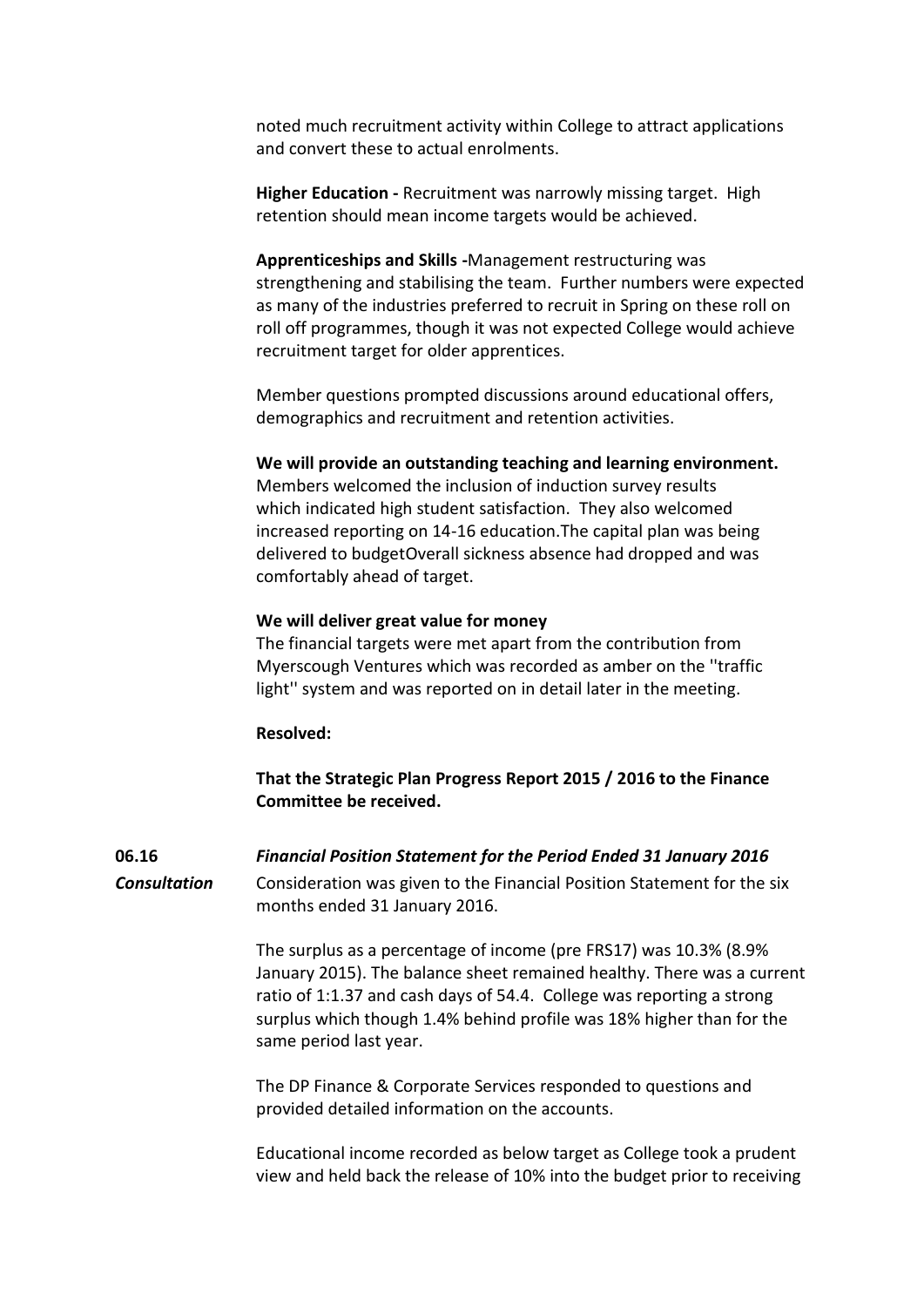finality on directly funded higher education places. Information would be received by the close of April, Members noted all associated costs had been included.

Finance & Resources Committee noted a strong surplus despite income being behind targeted levels

### **Resolved:**

**That the Financial Position Statement for the Period Ended 31 January 2016 be received and approved as submitted.**

### **07.16** *Investment Funds Including Interest to 31 January 2016*

**Consultation** Consideration was given to the report on investments for the period ended 31 January 2016. Total cumulative interest received on cash balances amounted to £11,834 at 31 January 2016. The total cash invested amounted to £4,181,601 at 31 January 2016 with deposits in four separate accounts. The Barclays Euro account was also listed in the report which included deposits referenced to partner institutions of a Leonardo Project.

#### **Resolved:**

**That the statement detailing investment funds including interest to 31 January 2016 be received.**

**08.16** *Capital and Revenue Cash Flow for the Period Ending 31 January 2016 Consultation* Consideration was given to the Capital and Revenue Cash Flow for the period ending 31 January 2016.

> Finance & Resources Committee noted the inclusion of the capital development projects with some capital added back in from the Local Education Partnership (LEP) linked to the Food and Farming Innovation and Technology Centre (FITT) Centre.

#### **Resolved:**

**That the statement detailing the capital and revenue cash flows for the period ending 31 January 2016 be received.**

# **09.16** *Myerscough Ventures Report for the period ended 31Jan 2016*

*Consultation* Consideration was given to the Myerscough Ventures financial performance report for the six months ended 31 January 2016.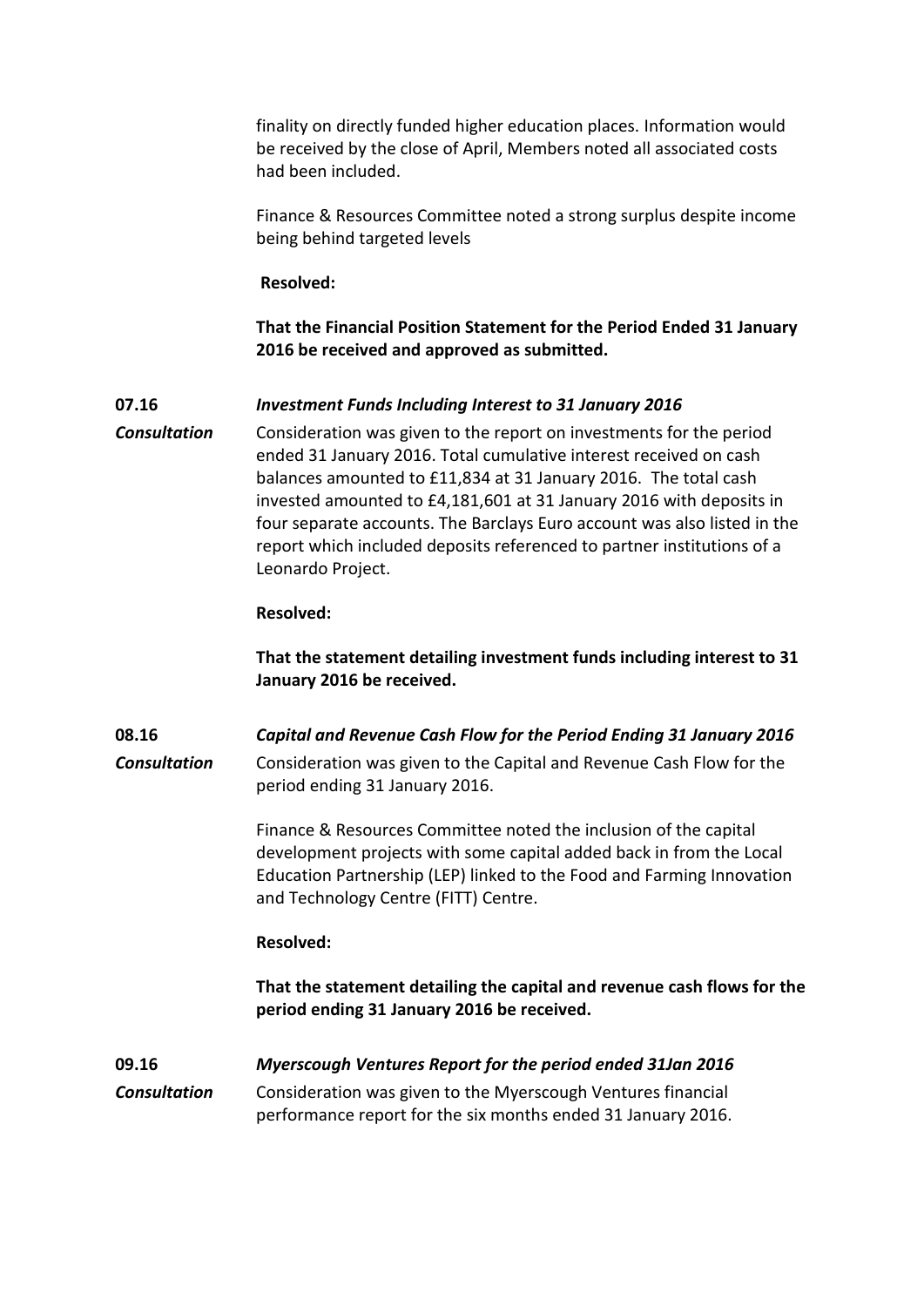At the end of six months the income contribution from Myerscough Ventures provided a total contribution of £832k to the College against a target of £906k. With the inclusion of the Farm the contribution increased to £881k.

The variance is spread across the activities with only Equine operations being ahead of target.

For Events, there had been some changes away from regular bookings as previous customers, though satisfied with the service, looked to city locations. New language schools were being signed up to replace the previous contracts.

Residencies was behind profile due to lower occupation though this was being mitigated through utilisation for students on block release courses. Members questioned the shortfall and noted benchmarking activity to ensure a competitive pricing structure. Explanations were provided around different types of accommodation, rules around under 18 provision, most desired style of accommodation and the need to upgrade. Finance & Resources Committee referred to the current building of further accommodation through the capital plan and expressed satisfaction with management responses.

Sport and Golf Academy - The facility was increasingly being used for student enrichment activities which had led to reduced opportunities for external bookings. Golf membership had declined and the course had been affected by the adverse weather conditions. Members noted a changing market place in the golf industry with clubs no longer having waiting lists.

The Farm was performing well and currently exceeding the target margin, though this performance was not expected to be maintained.

#### **Resolved:**

# **That the Financial Performance Report on Myerscough Ventures for the period ended 31 January 2016 be received.**

#### **10.16** *Capital Expenditure Report – 31 January 2016*

*Consultation* Consideration was given to the Capital Expenditure Report to 31 January 2016 which was running slightly behind plan. There had been some planning issues which had led to a three month delay on the Residencies build, these would not be completed to the time scale. The Local Education Partnership (LEP) decision making process had also caused delays to the FITT Centre project The timing issues were being managed and viewed as 'mild' issues.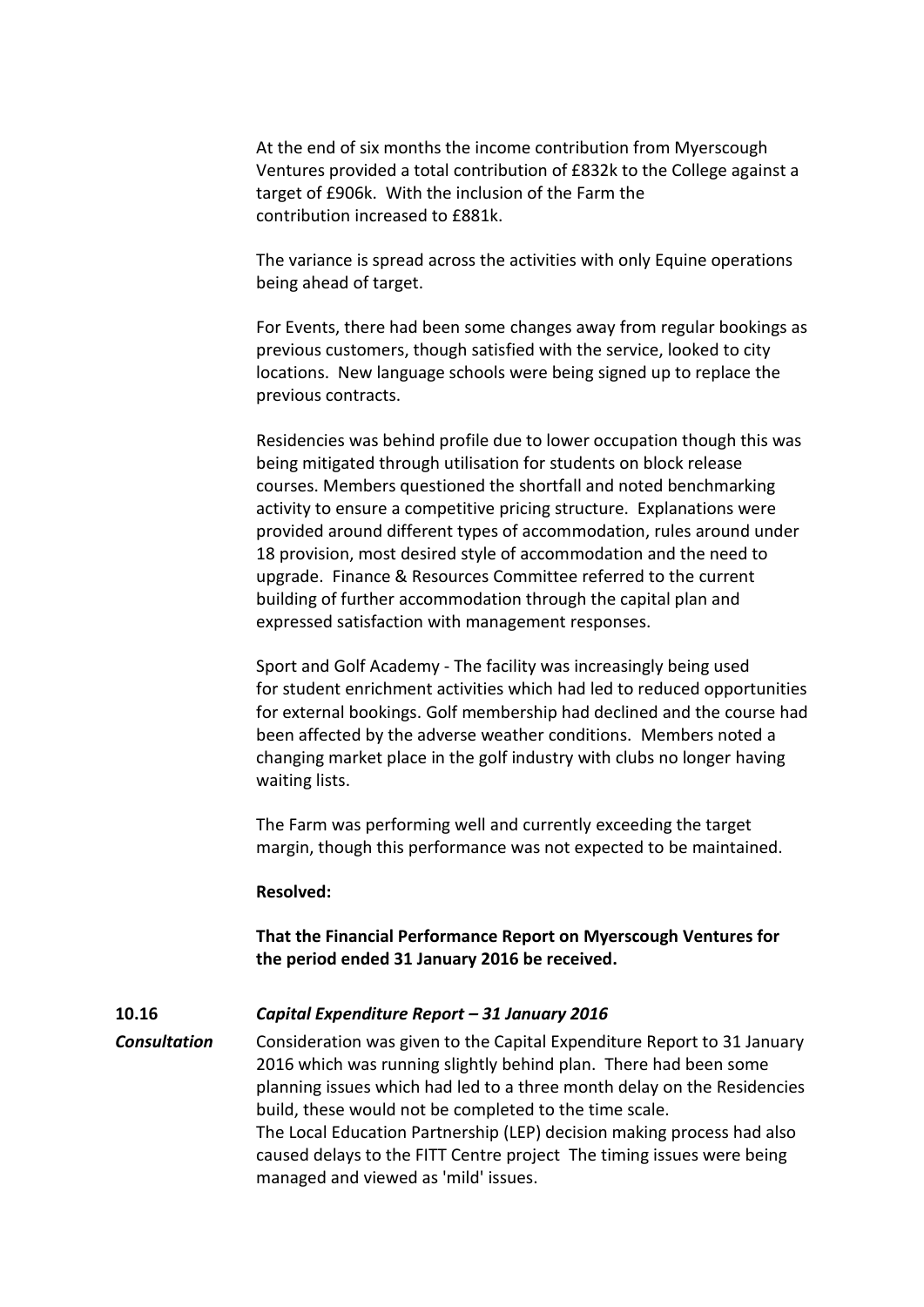As a result of the delays the total expenditure only amounted to £2,507k at 31 January 2016 which was a lower spend than forecast. The forecast outturn of agreed projects of £17,331k was within the agreed tolerance of 3% at 0.96%. Information on funding sources was provided for the Committee.

#### **Resolved:**

**That the Capital Expenditure Report for the period to 31 January 2016 be received.**

### **11.16** *College Funding 2016/2017*

**Consultation** Finance & Resources Committee gave consideration to the College Funding update for 2016 / 2017 which included information on the key elements of the Education Funding Agency (EFA) contract and a revised allocation for the 2015 / 2016 Skills Funding Agency (SFA) allocation.

> **EFA Contract** - As members had been made aware there would be a reduction in numbers funded places and the value of the contract. The value had not been confirmed but estimates predicted a £300k reduction.

> **SFA Update -** For 2014 / 2015 delivery had exceeded the contract. In February 2016 the SFA released an additional allocation of £130,686 for 16 - 18 apprentices for the year 2015 / 2016 taking the total contract to £3,047,728.

#### **Resolved:**

**That the funding update be received.**

#### **12.16** *FE Tuition Fees 2016/2017*

**Decision** Finance & Resources Committee gave consideration to the Residential Fees and Further Education Tuition Fees for 2016 / 2017. A maximum of 3% increase was proposed for both full and part time courses and all residential accommodation apart from self-catering single ensuite rooms which was being held at the 2015 / 2016 rate. It was these rooms where there had been vacant bed spaces. Members referred to their discussions earlier in the meeting on the residencies when considering the Myerscough Ventures Report and Capital Development Plan.

> To ensure compliance to the new Consumer Protection Legislation, College was required to publish fees for Residential accommodation and FE tuition for 2016 / 2017 entrants as early as possible.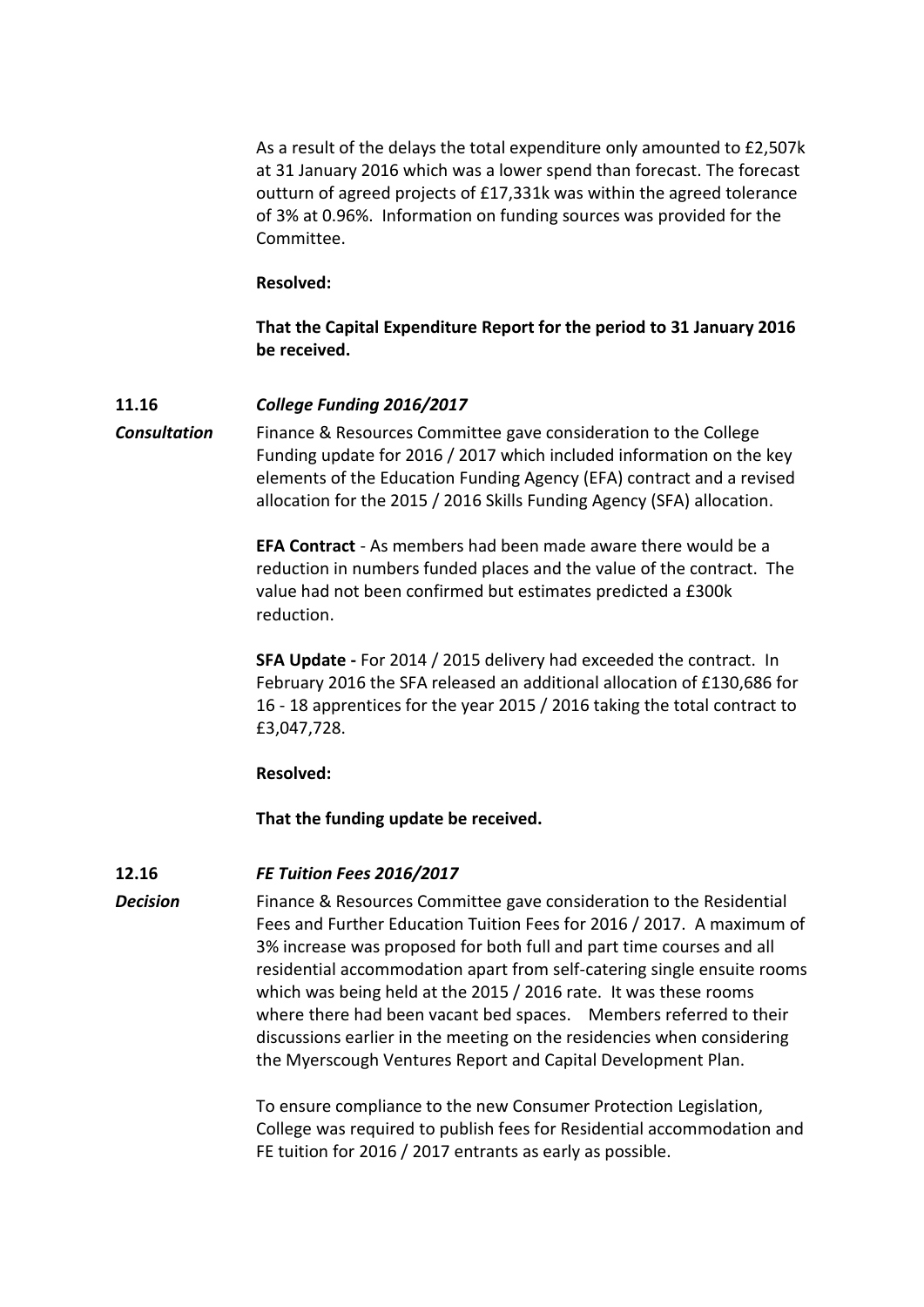Finance & Resources Committee noted the external benchmarking that had taken place and considered the student perspective in their discussions.

# **Resolved:**

- i. **That the maximum of 3% to FE tuition fees be endorsed.**
- ii. **That the Residential fees with no change for single en-suite rooms and a maximum of 3% to all other accommodation be endorsed.**

### **13.16** *Financial Regulations - Annual Review*

**Decision** Finance & Resources Committee gave consideration to the proposed amendments to the Financial Regulations which reflected restructures of roles, delegation of appropriate authority, adherence to procurement regulations policy and capitalisation policy.

### **Resolved:**

# **That the amendments to the Financial Regulations be endorsed**

### **14.16** *Area Review - Lancashire Colleges Group*

*Decision* As part of the Area Review process for post 16 education, Lancashire Colleges had agreed to jointly commission RCU Ltd to carry out an analysis of the Colleges provision within Lancashire, Blackpool and Blackburn. This work would include all Lancashire Colleges, except St Marys Sixth Form College, Blackburn, who had opted out. The cost was £3,500 per college, the full cost being met by the Group. The analysis was to be split into Pennine and Coastal Lancashire in line with the Area Review proposals and completed by mid-March to inform the next Corporation event in mid-April.

# **Resolved:**

**That the decision to participate in the Lancashire Colleges commission of RCU Ltd to the sum of £3,500 per College be endorsed.**

# **15.16** *Policy on Sub Contracting - Review*

**Decision** Finance & Resources Committee gave consideration to the Subcontractor Policy & Procedures.

> Subcontractors are providers delivering education or training on behalf of the College. This includes all subcontractors listed in the Skills Funding Agency (SFA) Declaration of Subcontractors and Education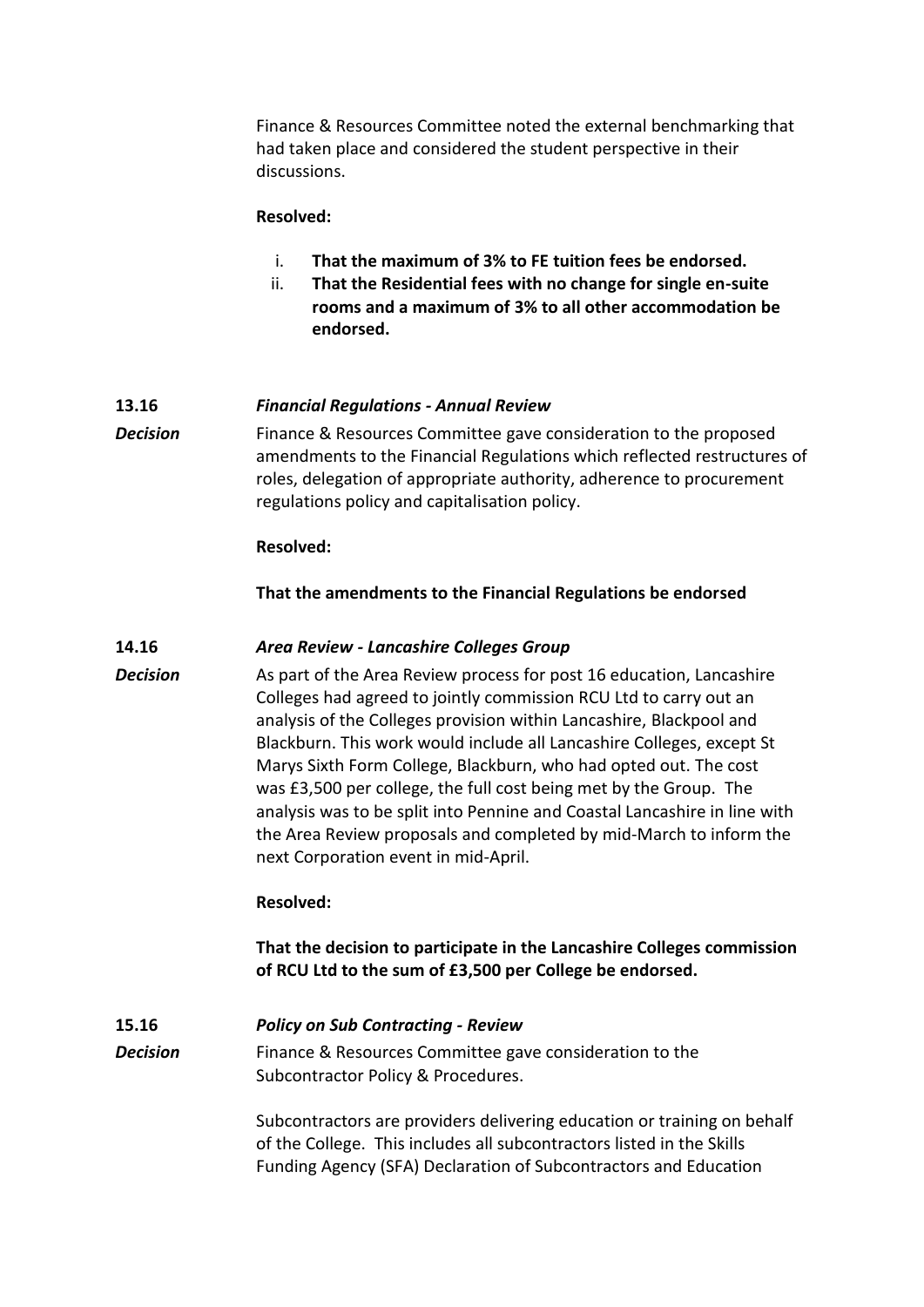Funding Agency (EFA) funded subcontracting activity, as notified to the EFA. To manage risk College only works with reputable providers who meet the requirements of the Colleges due diligence process College holds full accountability for the delivery of subcontracted activity, both College and subcontractors refer to the SFA and EFA funding rules. The aim of the policy is to ensure that all subcontracted provision is managed effectively and efficiently, whilst focusing on quality. The College recognises that effective subcontracts provide communities with added value, whilst strengthening the College offer and widening impact.

Roles and responsibilities for the College and subcontractors are clearly defined and all subcontractors are required to agree and sign both a contract and service level Agreement.

In compliance with SFA funding rules the policy would be reviewed each year by the Board

# **Resolved:**

# **That the Subcontractor Policy & Procedures be approved.**

# **16.16** *Human Resources Report as at 31 January 2016*

**Decision** Finance & Resources Committee gave consideration to the report on Human Resources as at 31 January 2016.

> Overall staff turnover was below national average. Of the staff categories teaching staff showed the highest turnover. The stability index had declined slightly as a number of the leavers were experienced staff. Members recalled the investment in staff through the rebanding of salaries, CPD initiatives and introduction of annual appointments of senior lecturers to provide an attractive Myerscough package with progression opportunities within the organisation. There would always be some movement of staff with both internal and external progression. The movement of teaching staff would continue to be closely monitored with regular reporting to the Board.

Motorsports continued to be a key challenge for teaching staff recruitment.

Activities in the Wellbeing Strategy continued to be rolled outA staff survey would be issued in April 2016.

# **Resolved:**

**That the Human Resources Report be received**